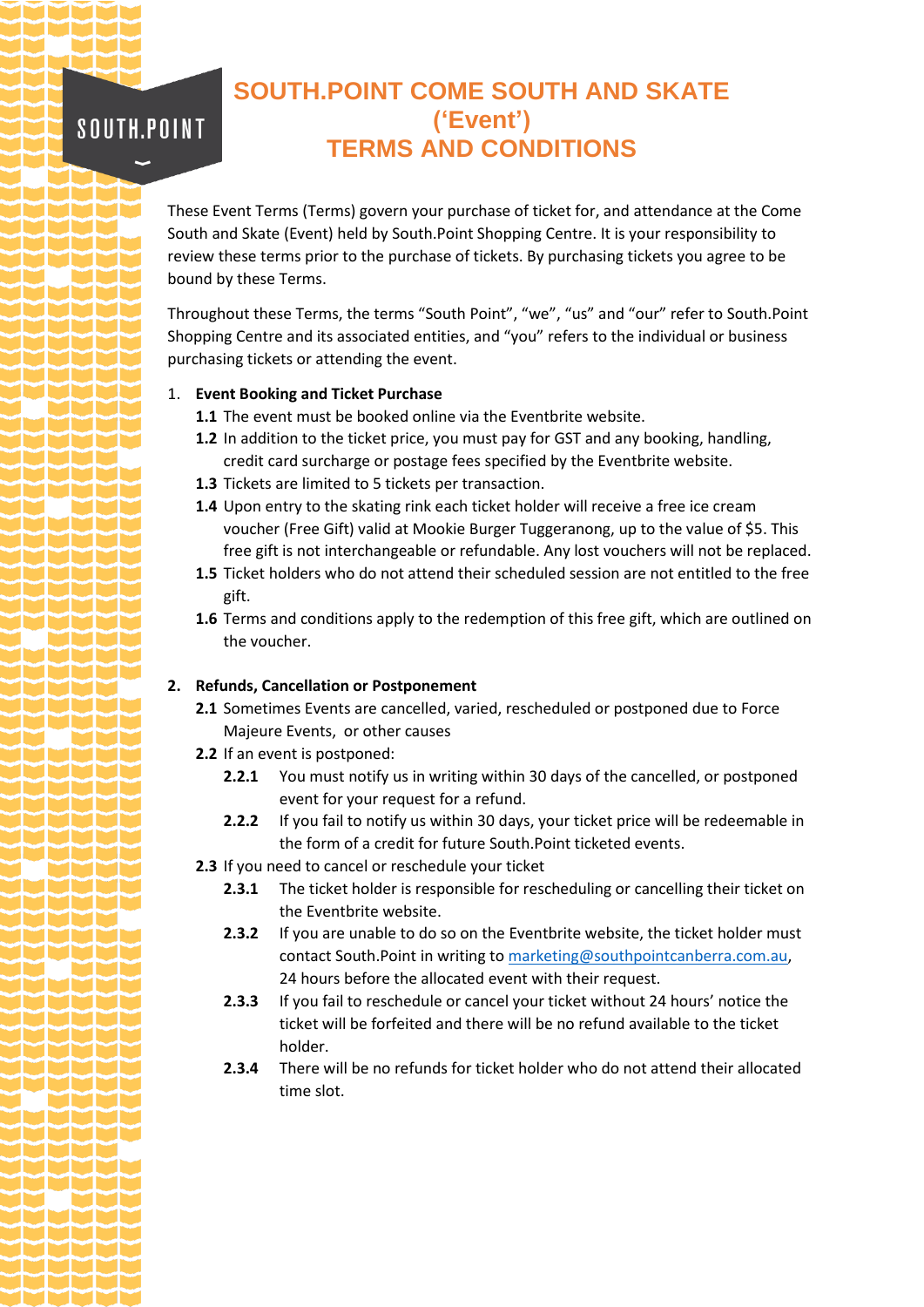# **SOUTH.POINT**

#### **3. Event Conduct**

- **3.1** You are expected to behave in an appropriate manner at all Events at South. Point Shopping Centre. We reserve the right to refuse entry or require you to leave if your behaviour is deemed unacceptable
- **3.2** South.Point films and photographs every event. You consent to being filmed of photographed by South.Point (or its representatives) and to South.Point using your name, likeness, image and/or voice in such photographs or films for the purpose of promotion our events, services and products. No remuneration if payable for such use.

### **4. Limitation of Liability**

- **4.1** To the extent permitted by law, we exclude all conditions and warranting relating to your purchase of tickets for and attendance at Events.
- **4.2** Where our liability cannot be excluded, such as in relation to Consumer Guarantees under the Australia Consumer law or other prescribed terms under legislation, our liability for breach is limited to the face value of the ticket purchase by you.
- **4.3** We will be excused from performance under these Terms and in relation to Events to the extent such performance is affected by a Force Majeure Event.

#### **5. Release of Liability**

- **5.1** By purchasing a ticket to the event you agree to waive, release, and discharge South.Point Shopping Centre and its representatives (meaning an employee, volunteer, agent, office, contractor or other authorised representations), from any and all liability for loss, claims, demand, injury or expense, that you suffer as a result of participation in the event.
- **5.2** I indemnify, hold harmless, and will not sue the entity and/ or persons organising this event and waive them from any and all liabilities or claims made as a result of participation in this event. I indemnify South Point against any damage suffered by myself, my child/ children and next of kin. I acknowledge that I am aware of the activities included in the event and understand the program contains potentially high risk activities and physical activity. The event activities are not completely free from risk, there are certain inherent risks which cannot be eliminated and I knowingly assume all of the inherent risks of the activity.

## **6. Miscellaneous**

- **6.1** In these Terms, a "Force Majeure Event" means any of the following (whether or not foreseeable or anticipated): acts of God, terrorism, war, civil unrest, strike or labour dispute, lack of transportation, breakdown, labour or material shortage, blockage or embargo, supplier failure, epidemic or pandemic, government restriction or recommendation, legal requirement, extreme weather, earthquake ,drought, fire, flood, explosions, natural disaster, and/.or any other event, cause or circumstance that is beyond our reasonable control.
- **6.2** These terms constitute the entire agreement between South.Point and you in relation to the Event